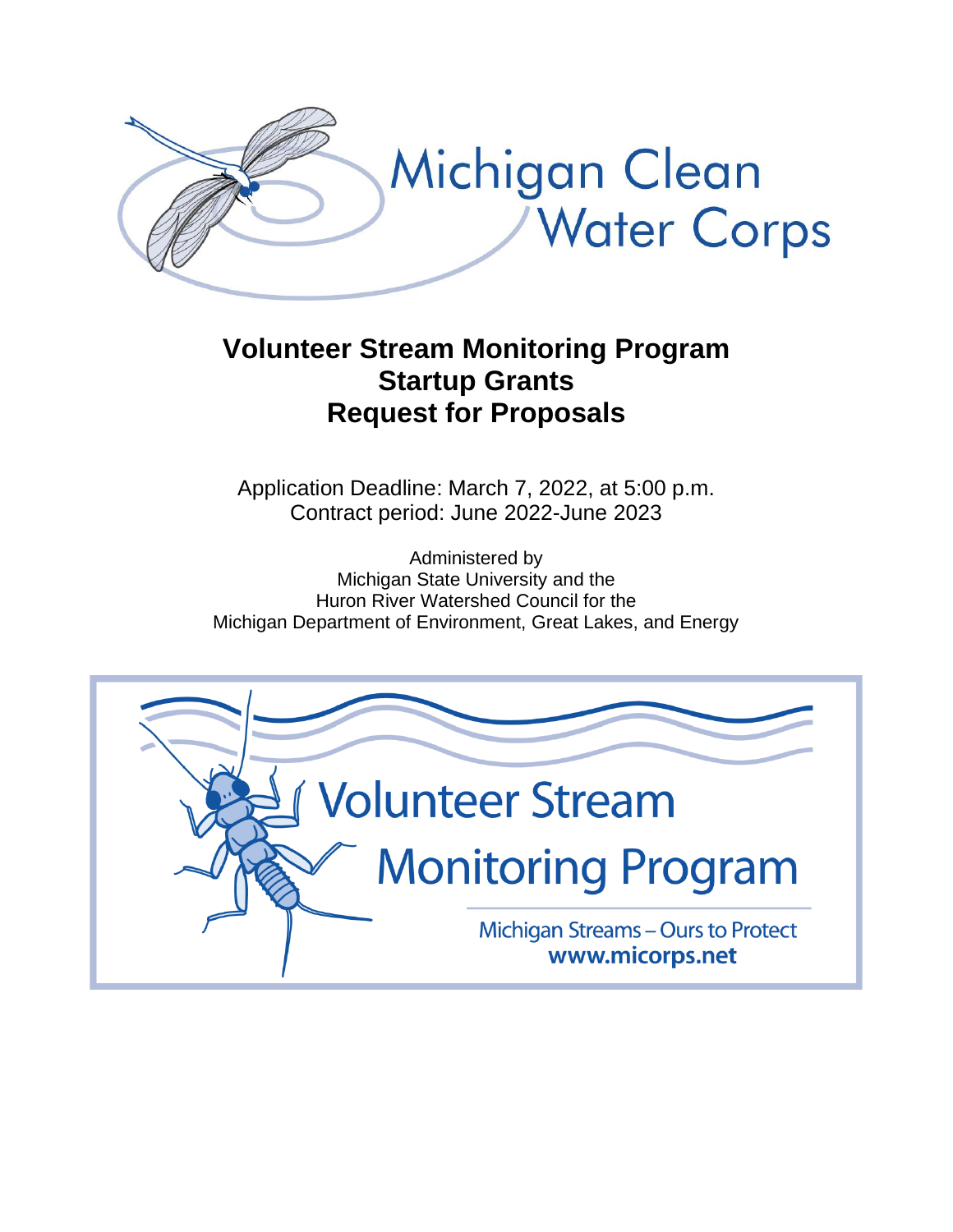## *Funding Source and Authority*

This Request for Proposals (RFP) is for the Volunteer Stream Monitoring Program (VSMP) Aquatic Macroinvertebrate Survey grants offered under the Michigan Department of Environment, Great Lakes, and Energy's (EGLE) Michigan Clean Water Corps (MiCorps) Program. A total of \$75,000 will be available for grants in fiscal year 2022/2023, across the spectrum of available VSMP funding opportunities. Startup Grants will comprise \$15,000 of the \$75,000, with the other money spread across Implementation grants and Maintenance grants (see those RFPs separately for more detail).

Three grants at approximately \$5,000 each will be given under this specific RFP. The information contained in this RFP is based on EGLE and Michigan State University (MSU) guidance and administrative rules. Grants will be announced in May 2022 with the grant period starting upon contract execution and grant period ending one year later.

## *MiCorps Contact for VSMP:*

Dr. Paul Steen Huron River Watershed Council Phone: 734-569-5123 E-mail: psteen@hrwc.org

## *Description of MiCorps VSMP Startup Grants*

- Startup grants are "seed money" for newly forming volunteer monitoring groups that want to get involved in aquatic macroinvertebrate and stream habitat monitoring in wadable streams.
- Startup grants support groups in learning these monitoring techniques and how to run them through volunteer monitoring events. They do not actually do monitoring and data collection except in a practice format.
- Startup grantees can spend the money to attend the MiCorps stream training and annual conferences, attend monitoring events held by other organizations, buy starter equipment, hold a pilot/mock monitoring event, and associated staff time and travel.
- There is a maximum dollar amount of \$5,000 per grant award. However, the dollar amount requested should be based upon what is needed to carry out the tasks identified in the project proposal.
- Three grants will be awarded in each grant cycle.
- Grant funds are dispersed on a cost-reimbursement basis.
- There is no match requirement for the Start-up grants.
- Applicants may be contacted for clarification of proposed project activities, timetable, and grant amounts.
- The information provided in the grant application will not be kept confidential.
- Successful applicants will be required to enter into a project contract with Michigan State University (MSU), which is administering MiCorps on behalf of EGLE. A project contract consists of standard "boilerplate" language, the applicant's project description, work plan/time line, and budget information. The failure of a successful applicant to accept these obligations will result in the cancellation of the grant award. The Huron River Watershed Council (HRWC) has been contracted by the Michigan State to lead the project management of these grants. Dr. Paul Steen, HRWC, will serve as the Project Officer for the grants awarded under this program, with oversight and fiduciary responsibility provided by MSU.
- Successful applicants are strongly encouraged to complete an application during the next available VSMP Implementation Grant cycle to implement the volunteer program plan and strategy designed during the start-up grant. The receipt of a start-up grant does not guarantee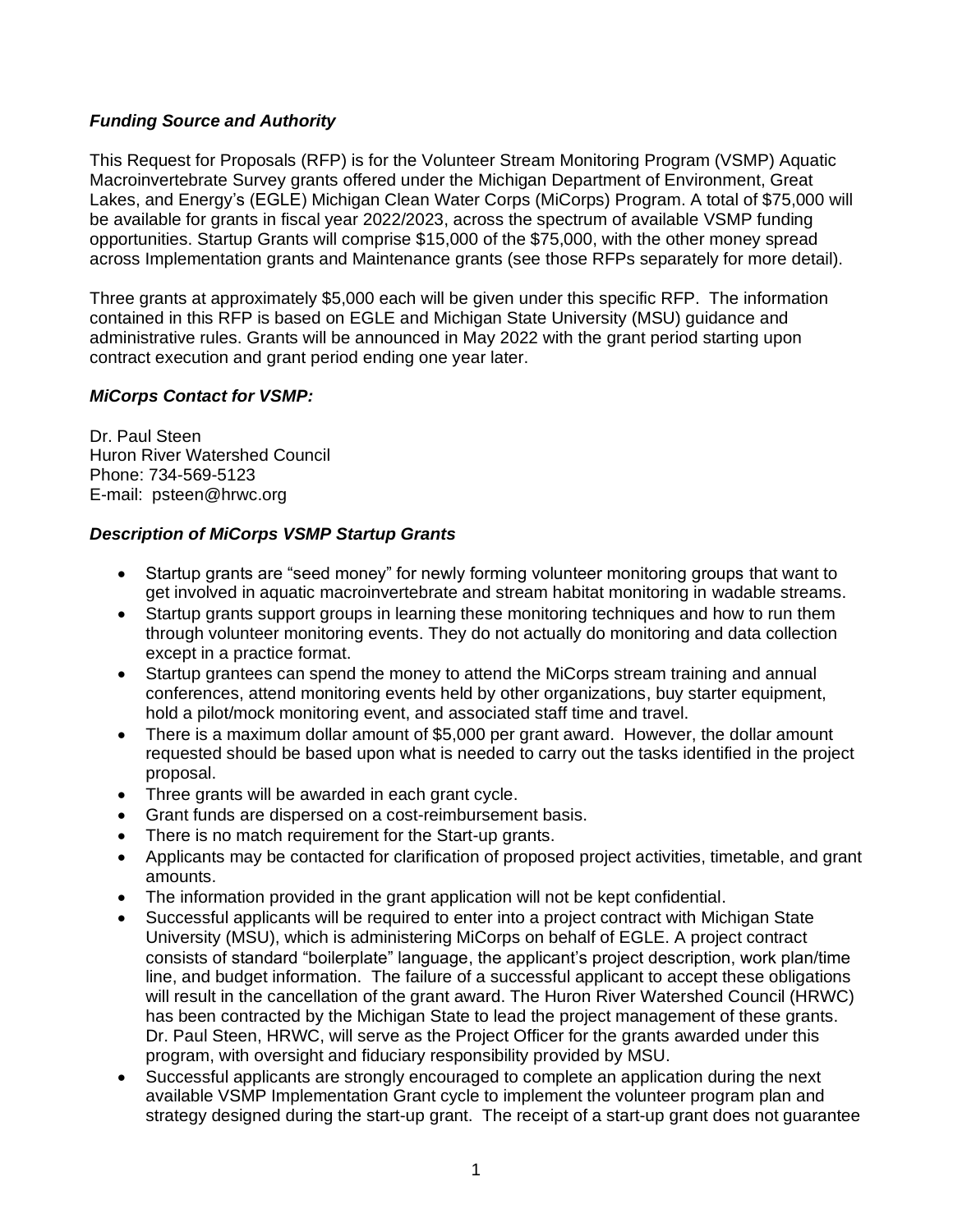that funding will be provided for an Implementation Grant in future years.

• If you have questions about your project, you are welcome to contact Dr. Steen (contact information above) prior to submitting your application.

# *Eligibility*

To be eligible, entities must meet all of the following:

- Local units of government and not-for-profit entities are eligible to receive grant funding. Nonprofit entities are those exempt from taxation under Section 501(c)(3) of the Internal Revenue Code. Eligible entities generally include county, city, township, and village agencies; watershed and environmental action councils; universities; regional planning agencies; and incorporated not-for-profit organizations.
- Must not have had a grant revoked or terminated or demonstrated an inability to manage a grant or meet the obligations in a project contract within the 24-month period immediately preceding the application.
- Supply proof of a successful financial audit of the applicant organization conducted in accordance with generally accepted auditing standards for a period ending within the two years immediately preceding the RFP due date, as demonstrated by an Independent Auditor's Report signed by a Certified Public Accountant from a Comprehensive Annual Report. Note: The audit date (on or after March 7, 2020) is based on the audit period and not the date of the audit or the audit letter.
- Entities that do not have an audit can partner with an eligible local unit of government or a nonprofit organization with a current audit that will serve as the primary applicant and fiduciary agent for the grant.

# *Ineligible Entities and Activities*

- Individuals, for-profit organizations, and federal and state agencies are not eligible to receive funding.
- River cleanups, lake monitoring, restoration efforts, and strictly education or school activities will not be funded.
- School or classroom-based programs using students as the primary volunteer source are not eligible for grant funding. It is acceptable to have some students as volunteers but adults must be involved as well; the goal of this program is to develop long term monitoring through long term volunteers.
- Costs associated with chemical and thermal analysis are not eligible activities under the MiCorps VSMP.

# *Submittal Deadline and Instructions*

- Complete applications including the required supporting documentation must be received by **5 p.m. Eastern Time on March 7, 2022**.Late or incomplete applications will not be considered for funding.
- All grant applicants must complete the Web Application Form and upload attachments to the MiCorps VSMP application system at:<https://micorps.net/stream-monitoring/stream-grants/>
- Once the Web Application Form and uploaded file(s) have been submitted, a confirmation email will be sent to the e-mail address that was listed for the project's Contact Person in the completed Form. This will be your only notification that the Web Application Form and uploaded file have been submitted successfully.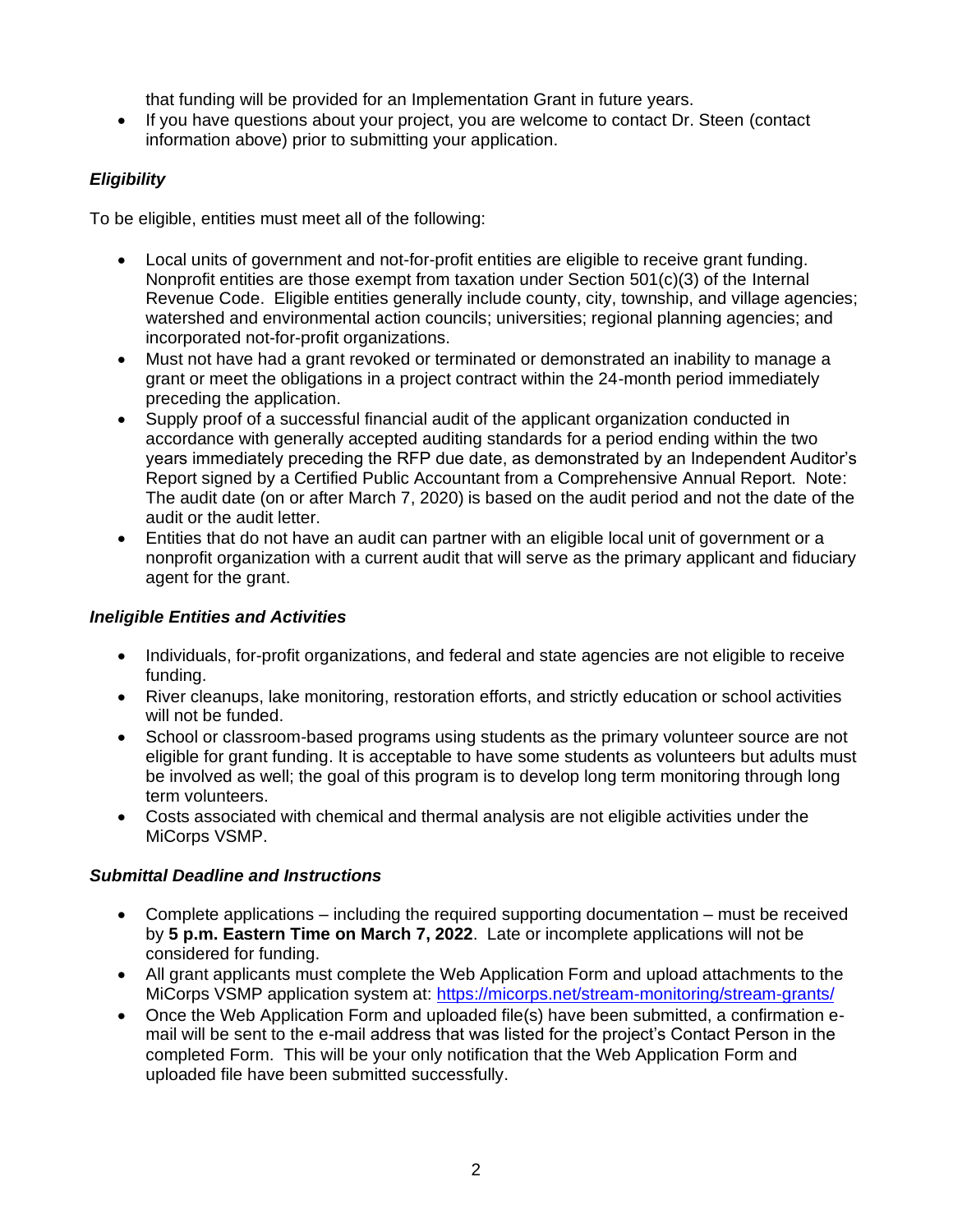• If you are unable to access and submit the Web Application Form, you must notify Dr. Paul Steen listed above to determine an acceptable alternative method for submitting your application materials prior to the application deadline.

## *Grant Application Criteria*

The grants will be reviewed and awarded based on the following criteria:

- Clarity and reasonableness of project description, goals, and objectives.
- The work plan includes the required elements as described below.
- Location/watershed priority; i.e. not a repeated effort of other groups
- Useful partnerships and links to other programs and projects like Watershed Management Plans.
- Plans to continue the project beyond the grant period.
- Costs reasonable for project scope

## *List of Information Required for the Application*

The following items are required for all grant applications (further details given on each one below).

- 1. Web Application Form.
- 2. Project Narrative. PDF(s) and/or Document(s) containing:
	- A. Project Description (maximum two pages).
	- B. A Work Plan listing the mandatory tasks and other tasks deemed important by the applicant along with estimated dates (maximum one page).
	- C. Letter(s) of support from partner organizations and advisors stating their role in the project.
	- D. Resume or curriculum(a) vitae for project manager and/or scientific advisor (whoever will provide the necessary ecological knowledge for the program.)
	- E. One-page letter from a Certified Public Accountant demonstrating proof of a successful financial audit within the previous two years (see Page 2).
- 3. Excel Budget Workbook using the given template: [https://micorps.net/wp](https://micorps.net/wp-content/uploads/2021/11/VSMP-FinancialStatusReportForm.xlsx)[content/uploads/2021/11/VSMP-FinancialStatusReportForm.xlsx](https://micorps.net/wp-content/uploads/2021/11/VSMP-FinancialStatusReportForm.xlsx)

All other information provided by the applicant – including binders, extraneous reports, and general letters of support – will not be considered.

# *Web Application Form*

The Web Application Form is to be filled out by all applicants. The form is on the grant application Web page at: <https://micorps.net/stream-monitoring/stream-grants/>

- *Project Name*: The name of the proposed project being submitted for funding.
- *Grant Type:* From the drop-down menu, select Startup VSMP.
- *Project Location*: Primary county or counties in which the project will be conducted.
- *Waterbody:* Name of the main stream(s) affected by the project.
- *Watershed Impacted by Project*: The watershed in which the project will be conducted or the watershed that may be affected by the project.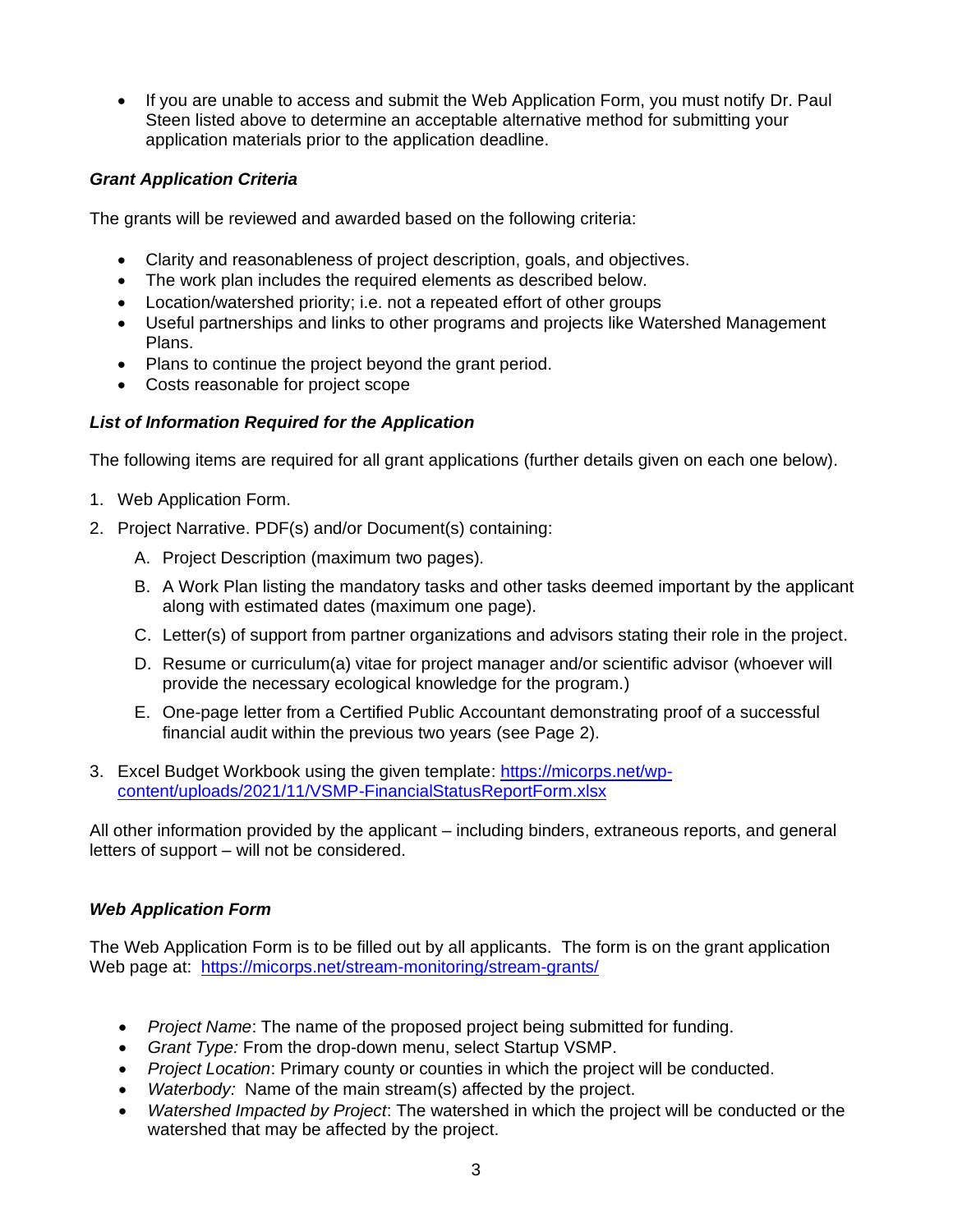- *Grant Total Requested:* The amount of money you are requesting in this proposal.
- *Local Match Proposed:* The startup grant requires \$0 match, so write \$0 here.
- O*rganization Name*: Group, agency, or local unit of government applying for funding.
- *Organization Address and Telephone* numbers.
- *Contact Person*: The person in the organization who can be contacted by MiCorps staff for any needed information.
- *Contact Person's Contact Email* A confirmation e-mail will be sent to this address once the Web Application Form and uploaded file have been submitted successfully.
- *Person with Grant Acceptance Authority and Their Title*. This is the person who will accept responsibility for the terms and conditions of the contract. This may be the contact person, or it may be someone else in the organization, or a board member.
- *File uploads*: Upload the Project Narrative and the Excel Budget Workbook.

#### **Project Narrative**

PDF(s) and/or Document(s) containing:

#### *A. Project Description (Two pages max)*

#### 1) Overview

Describe the purpose of this project, the stream quality issues you wish to address, and what you hope to achieve. Why is it important to monitor these specific rivers and streams?

#### 2) Site Description.

In which river system or watershed(s) do you plan on targeting with your monitoring plan? If possible, include the following details:

- Location (as specific as you can provide) and water body name(s)
- Past monitoring efforts conducted in this area, if any
- Describe the surrounding environment (wetland, commercial, residential, agricultural, proximity to combined sewer outfalls, holding ponds, storm drains, etc.).
- A map of the area to be studied that indicates the watershed, creeks, or area to be monitored. This map does not need to be produced by your organization.

#### 3) Organization Information / Partner Information

State the organization's mission, goals, relevant programs and accomplishments. Describe the relevant qualifications of project staff/volunteers and consultants/advisors that will carry out and ensure the success of the project.

#### 4) Partners and Volunteers

Please describe how you would plan on bringing volunteers in for your monitoring program. What other groups could you partner with, or what specific pools of people? If you already have an existing pool of volunteers, briefly describe their previous training and experience. If you already have an interested partner organization, include a letter of support from them.

Role of school programs: The MiCorps Program uses adults as the primary volunteers and does not fund projects based completely on school programs. However, you are welcome to work with schools and work with school-aged children, provided adult volunteers remain the project's main focus. If you plan to work with a school, please elaborate on how this relationship will be structured.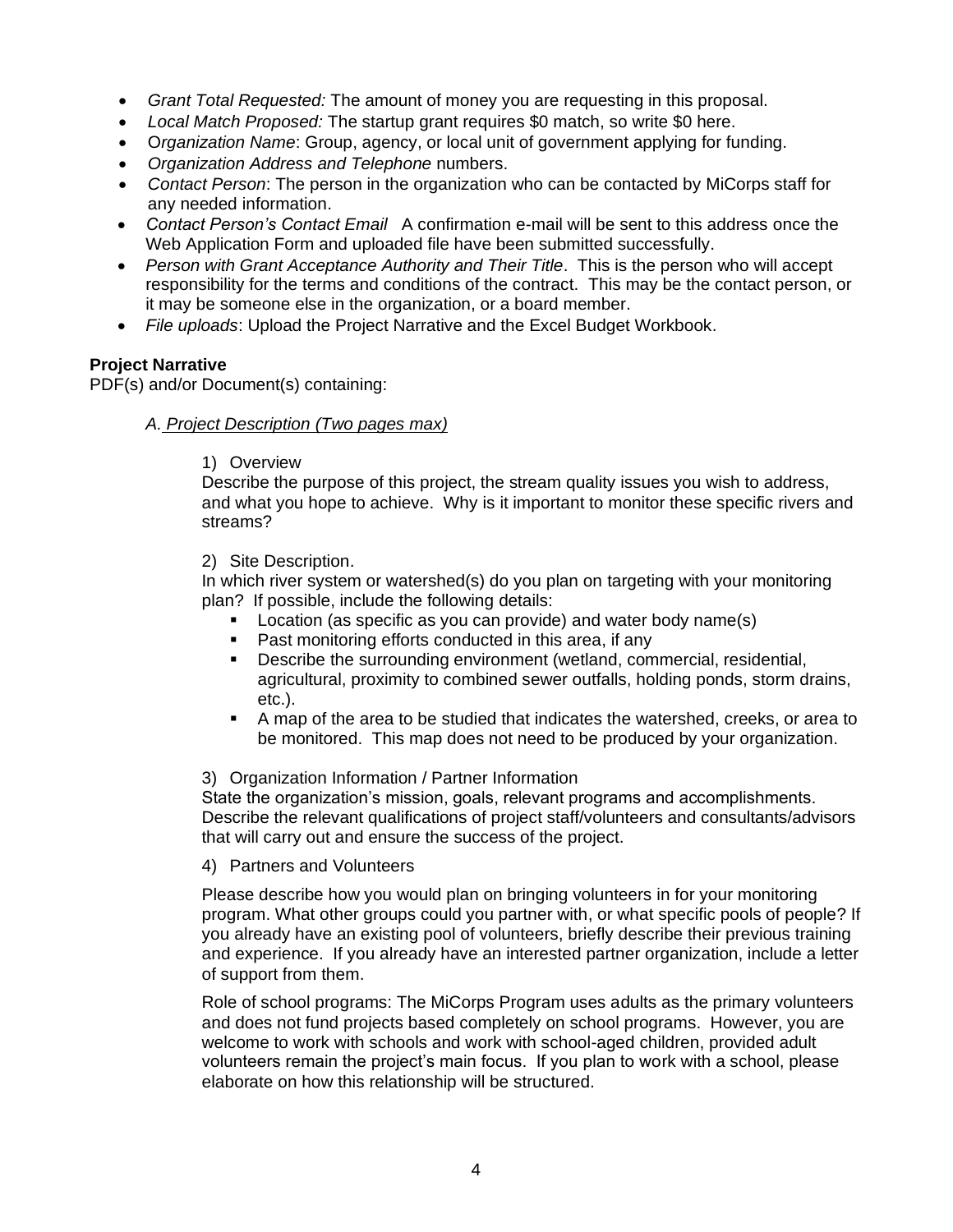## B. *A Work Plan (One page max)*

List the mandatory tasks and other tasks deemed important by the applicant along with estimated dates.

The plan should be presented by task (with sub-tasks, as necessary), with an estimated percentage of time given to each task, and the approximate dates given for each task. The estimated percentage of time for all tasks should total 100%. Identify who will be responsible for carrying out each task.

All work plans must include the following mandatory tasks:

- 1 staff member must attend (and more is better, to build in organizational redundancy) a full day MiCorps Aquatic Macroinvertebrate Survey training session led by MiCorps staff (Held in June or July 2022; possibly will be a virtual meeting).
- Attend at least one active MiCorps group's macroinvertebrate monitoring event as a participant to better understand how other people run the event (Fall 2022).
- Send at least 1 staff member to the annual MiCorps conference (held in late October or November 2022; possibly will be a virtual meeting).
- Hold a pilot monitoring event at one sampling site, where you recruit a few volunteers to help and run through the procedures (Spring 2023).
- Submit a 6-month progress report and financial statement (October 31, 2022).
- Upon grant closing, submit a final report that summarizes what you learned over the past year and final financial status report, by June 30, 2023.

## Optional tasks

- Meetings with possible partners; developing interest in and recruiting future volunteers.
- This grant does not require the development of a Quality Assurance Project Plan (QAPP). Completing a QAPP is part of the Implementation grant effort. However, you can choose to use staff time to work on the QAPP if that is your wish.
- You may spend staff time developing the proposal for next year's Implementation Grant proposal.

## C. Letter of support

Letters from partner organizations and advisors stating their anticipated role in the project.

## D. Resume or curriculum(a) vitae

Include a resume or CV for project manager and/or scientific advisor (whoever will provide the necessary ecological knowledge for the program.)

E. Audit letter (see p.2).

# *3. Excel Budget Spreadsheet*

Fill out the Excel grant budget spreadsheet, using the directions below. The spreadsheet is available at [https://micorps.net/wp-content/uploads/2021/11/VSMP-FinancialStatusReportForm.xlsx,](https://micorps.net/wp-content/uploads/2021/11/VSMP-FinancialStatusReportForm.xlsx)

1. Staffing Costs.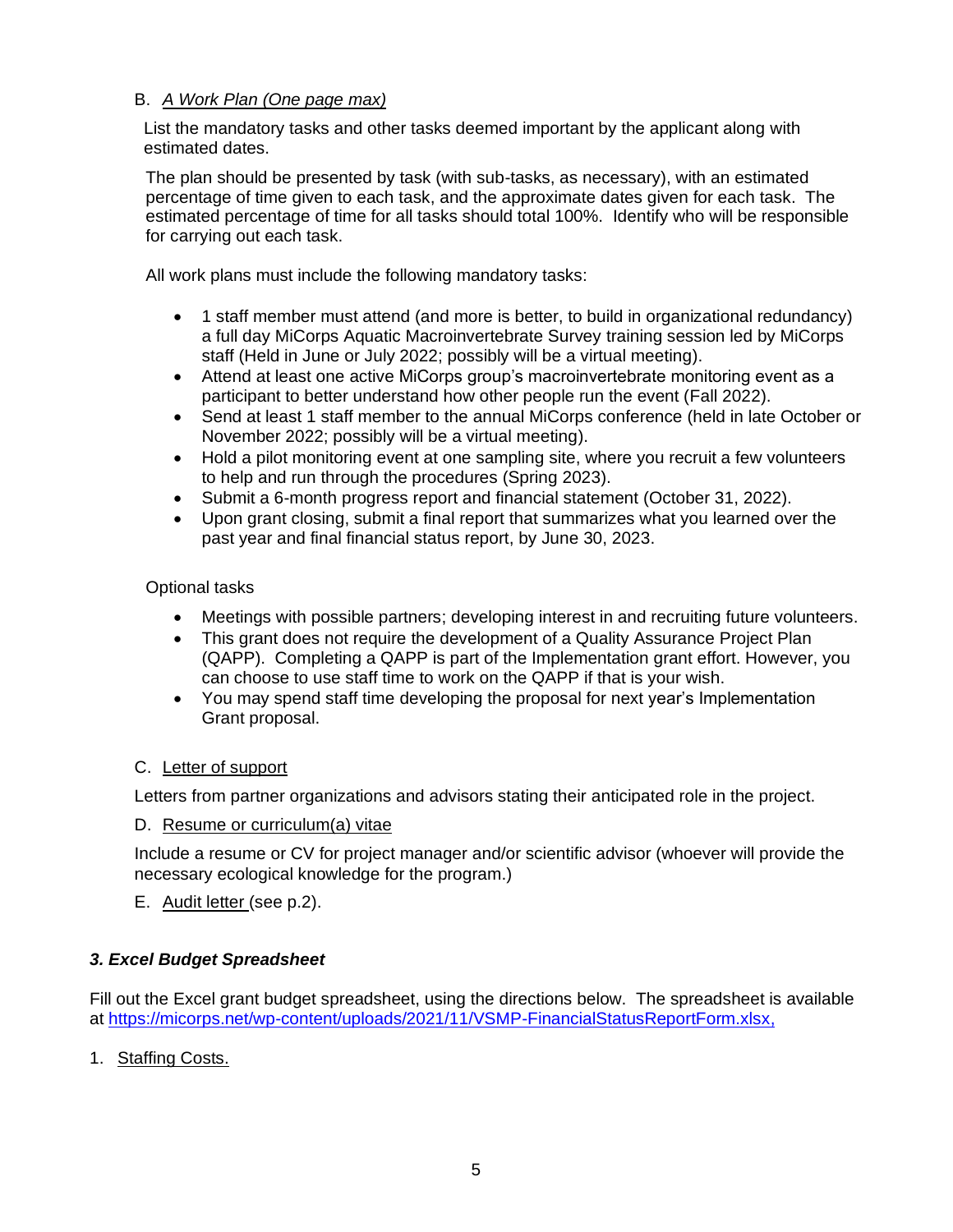- List each staff person (project manager, analyst, clerical, etc.), the estimated number of hours each person will work on the project, and their hourly rate. Place the costs for each staff person (number of hours times hourly rate) in column B.
- Each staff person listed under staffing cost should also be included in the work plan.
- Staffing costs for staff in agencies other than the grant recipient should be budgeted under Contractual.

## 2. Fringe Benefits.

This can include insurance, FICA, federal, state, and local taxes, vacation and sick time, and workers compensation.

- Most organizations have set fringe benefit rates. Use your agency's fringe benefit rate, up to 40% maximum.
- List each staff person and if their fringe rate is different than the generic organization's fringe rate, include that by the staff person's name. Multiply the rate by their Staffing budget to get the Fringe Benefit cost.
- MiCorps reserves the right to request that applicants supply information indicating how their fringe benefits were calculated.

#### 3. Indirect Costs.

Indirect costs have been referred to as the cost of doing business. Typical indirect costs are associated with, but not limited to, office space, telephones, office equipment rental and usage, and general office supplies.

- Most agencies have a set indirect rate. Use your agency's indirect rate, up to 20% of salary and fringe benefits.
- Multiply the sum of all Staffing and Fringe Benefit costs by the Indirect rate to get the total Indirect costs.
- MiCorps reserves the right to request applicants to supply information indicating how their indirect costs were calculated.

## 4. Contractual Services.

Contractual costs are services provided by staff or agencies other than the grant recipient. Any services not provided by the grant recipient should be listed here. If any part of the work in the grant is to be subcontracted, your grant application must include a description in the workplan.

## 5. Project Equipment, Supplies, and Materials.

Appropriate costs are for equipment, supplies and materials that are to be used in the macroinvertebrate/habitat monitoring program.

- Equipment is defined as an article of nonexpendable, tangible personal property having a useful life of more than one year (e.g., microscope, nets, waders). Supplies and materials are consumable goods (e.g., ethanol, insect jars, printing costs, postage).
- The purchase of any single piece of equipment greater than \$1,000 (e.g., an expensive microscope, or computer) is not allowed using grant funds.
- You can get estimates of equipment and supplies commonly needed in the MiCorps program from the Macroinvertebrate Monitoring Equipment list, [https://micorps.net/wp](https://micorps.net/wp-content/uploads/2021/01/VSMP-monitoring-equip.docx)[content/uploads/2021/01/VSMP-monitoring-equip.docx](https://micorps.net/wp-content/uploads/2021/01/VSMP-monitoring-equip.docx)